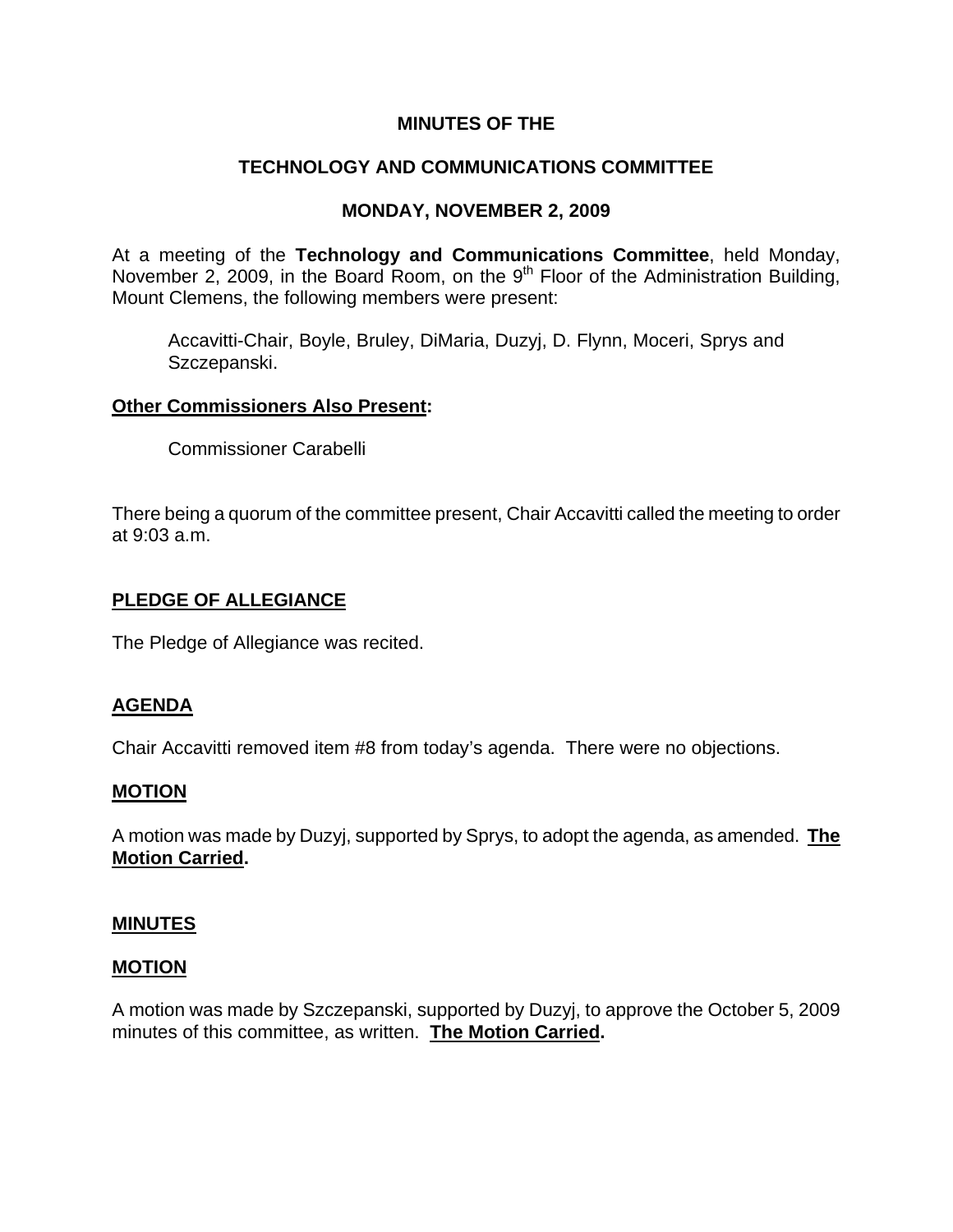#### **APPROVE MISCELLANEOUS DEPARTMENT REQUEST**

#### **COMMITTEE RECOMMENDATION – MOTION**

A MOTION WAS MADE BY SZCZEPANSKI, SUPPORTED BY D. FLYNN, TO RECOMMEND THAT THE BOARD OF COMMISSIONERS APPROVE THE FOLLOWING MISCELLANEOUS DEPARTMENT REQUEST:

TEN (10) 1TB and TEN (10) 300GB HARD DRIVES, ONE (1) 4/32 SAN SWITCH AND ASSOCIATED CABLING FOR THE IT DEPARTMENT AT A COST NOT TO EXCEED \$20,605; FUNDING IS AVAILABLE IN IT CAPITAL FUND.

#### **THE MOTION CARRIED.**

#### **ADOPT CELLULAR/WIRELESS DEVICE POLICY FOR CONTRACT EMPLOYEES**

#### **COMMITTEE RECOMMENDATION – MOTION**

A MOTION WAS MADE BY DiMARIA, SUPPORTED BY SZCZEPANSKI, TO RECOMMEND THAT THE BOARD OF COMMISSIONERS ADOPT THE POLICY ON PROVIDING CELLULAR/WIRELESS DEVICES TO CONTRACTORS AS OUTLINED IN CORRESPONDENCE FROM THE IT DIRECTOR.

The following commissioners spoke: Sprys, Boyle, Szczepanski, Duzyj, Bruley and Carabelli.

Commissioner Sprys offered a motion to refer this to the Finance Committee for discussion. There was no support. Chair Accavitti announced that the motion died due to lack of support.

Chair Accavitti called for a vote on the main motion and **THE MOTION CARRIED WITH BOYLE AND SPRYS VOTING "NO."** 

#### **SUPPORT THE GOVERNOR'S LETTER ON MICHIGAN BROADBAND PROJECTS**

#### **COMMITTEE RECOMMENDATION – MOTION**

A MOTION WAS MADE BY DiMARIA, SUPPORTED BY SPRYS, TO RECOMMEND THAT THE BOARD OF COMMISSIONERS SUPPORT THE GOVERNOR'S LETTER ON MICHIGAN BROADBAND PROJECTS – ROUND 1 ARRA FUNDING. **THE MOTION CARRIED.**